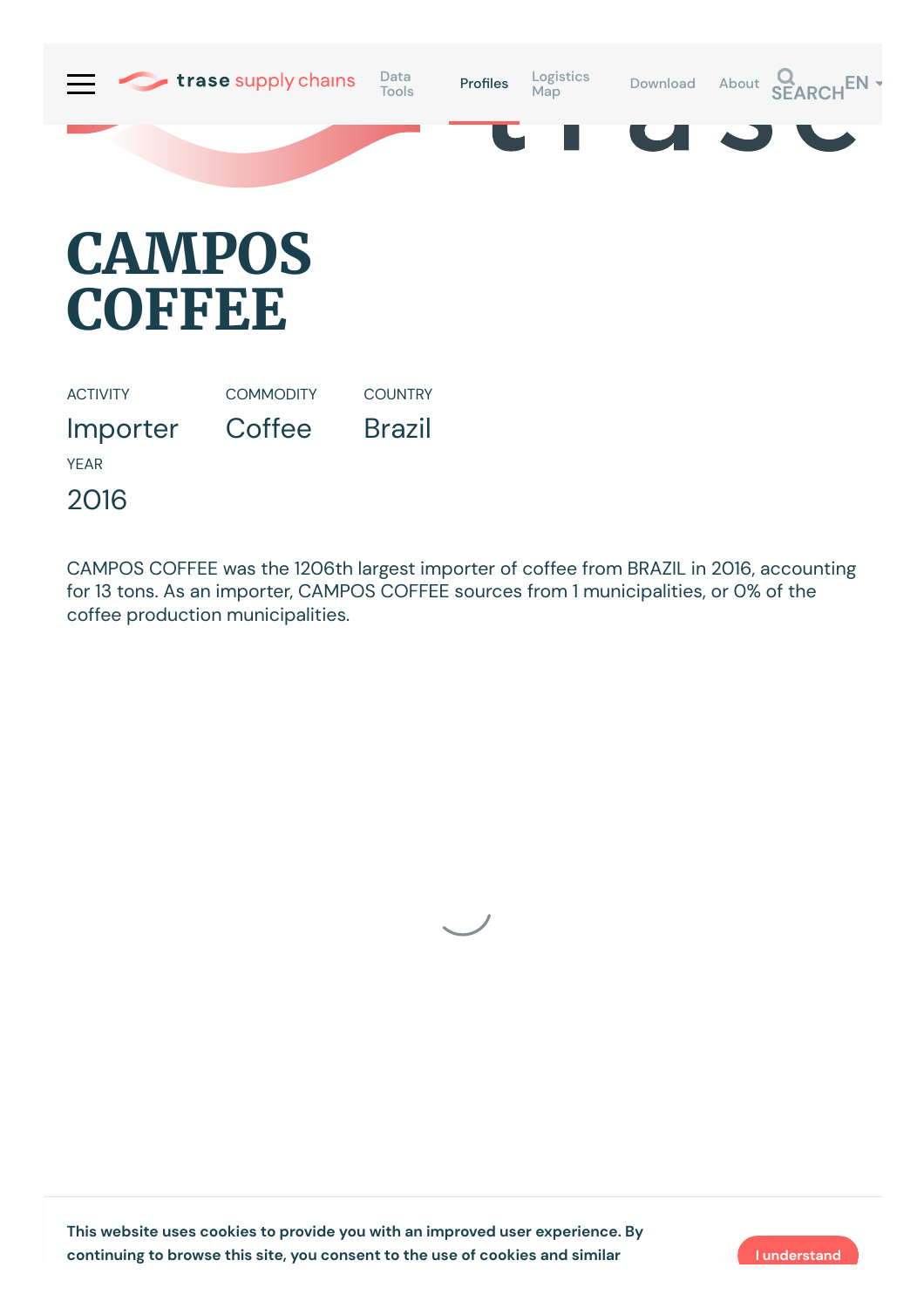



## Trase is a partnership between



Stockholm [Environment](https://sei-international.org/)



In close collaboration with many others. Click for more [information](https://www.trase.earth/about/) about our partners and funders..

| Home             | <b>Supply Chains</b>  | <b>Finance</b> | <b>Insights</b>     |
|------------------|-----------------------|----------------|---------------------|
| <b>Resources</b> | Data Tools            | <b>Explore</b> | Yearbook            |
| About            | Profiles              | Search         | Collections         |
| Contact us       | <b>Logistics Maps</b> | Watchlists     | <b>Publications</b> |
|                  | Downloads             | Methodology    |                     |
|                  |                       | <b>FAQs</b>    |                     |

## **Sign up for our Newsletter**



Gordon and Betty Moore [Foundation](https://www.moore.org/) **This website uses cookies to provide you with an improved user experience. By continuing to browse this site, you consent to the use of cookies and similar I understand**